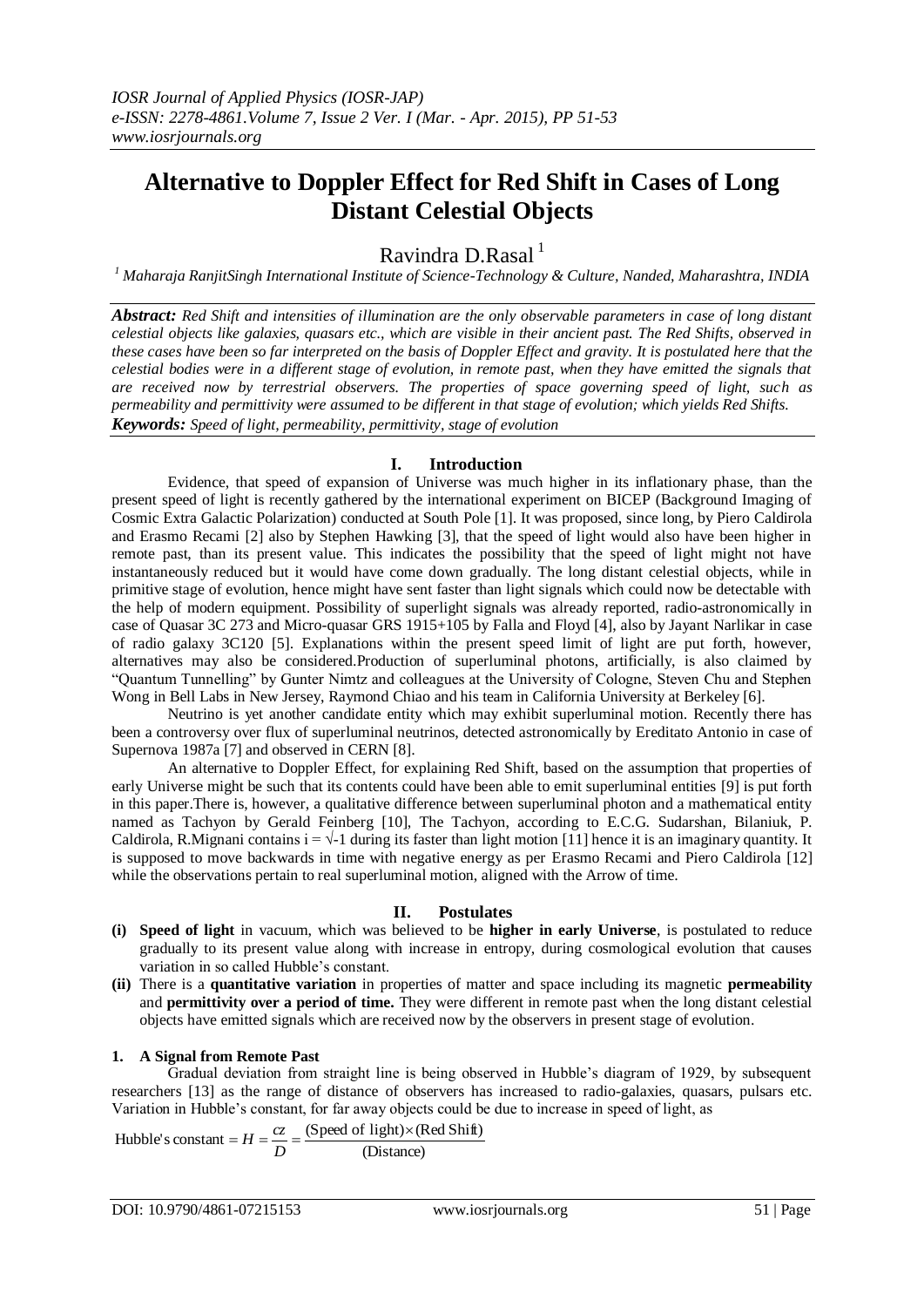In superluminal case, *D*  $H' = \frac{c'z}{\sqrt{a}}$  where  $c' > c$  therefore  $H' > H$ , causing upward deviation at higher magnitude of D.

## **III. Hubble Diagram**



Figure 1 Hubble diagram for quasars with  $\Delta$  and<br>without + radio emission, radio galaxies  $\bullet$ , Seyfert and<br>N galaxies etc  $\oplus$ . The velocity of recession  $v = c \Delta \lambda / \lambda_e$  in<br>km/s is plotted logarithmically against the app Yellow line is by author.

Courtesy : **Albrecht Unsöld**, The New Cosmos, 2nd Revised and enlarged edition, 1977, Springer Verlag, New York, page-383, Fig-30.2

Let **permeability** and **permittivity** of free space in remote past be  $\mu_0'$  and  $\varepsilon_0'$  respectively so that the speed of light **at that time** would have been

,say

$$
c' = \frac{1}{\sqrt{\mu'_0 \varepsilon'_0}}
$$
 (1a)

While the speed of light reaching the observer in present stage of evolution is

 $0$ <sup> $\sigma$ </sup> $0$  $\frac{0^{\mathcal{L}}0}{0} = \sigma$  $\mu_{0}^{\vphantom{\dagger}}\varepsilon$  $\therefore \frac{c'}{c} = \sqrt{\frac{\mu_0 \varepsilon_0}{\mu'_0 \varepsilon'_0}} =$ 

 $\frac{c'}{c} = \sqrt{\frac{\mu_0 \varepsilon_0}{\mu_0} \varepsilon} = \sigma$ , say.

$$
c = \frac{1}{\sqrt{\mu_0 \varepsilon_0}}\tag{1b}
$$

Therefore, 
$$
c' = \sigma c \tag{2}
$$

Now,

$$
= \frac{c}{\nu} \quad \text{and} \quad \lambda' = \frac{c'}{\nu'}
$$
  

$$
\frac{c'}{c} = \sigma = \frac{\nu' \lambda'}{\nu \lambda}
$$
  

$$
\therefore \lambda = \left(\frac{\nu'}{\nu}\right) \frac{\lambda'}{\sigma}
$$
 (3)

$$
\lambda_{\text{observed}} = \left\{ \frac{\nu'}{\nu} \sqrt{\frac{\mu'_0 \mathcal{E}'_0}{\mu_0 \mathcal{E}_0}} \right\} \mathcal{X}'_{\text{emitted}}
$$
\n(4)

Shifting of spectral lines towards Red or Blue ends occurs depending upon whether the quantity is  $\left\lceil 1 \right\rceil$  $0^{\boldsymbol{\sigma}} 0$  $0$ <sup>o</sup>  $\lt$  $\geq$  $\int$  $\left\{ \right.$  $\mathbf{I}$  $\overline{\mathfrak{l}}$ )<br>1  $\begin{bmatrix} v' & \mu'_0 \varepsilon'_0 \end{bmatrix}$  $\mu_{0}\varepsilon$  $\mu_{0}^{} \varepsilon$ υ  $\frac{\partial^2}{\partial \theta^2}$   $\left\{\frac{\mu_0 \varepsilon_0}{\text{is}}\right\}$  is  $\geq 1$ .

From observed Red Shift  $\{v' \sqrt{\mu'_0 \varepsilon'_0} \} > \{v \sqrt{\mu_0 \varepsilon_0} \}$ .

 $\lambda$